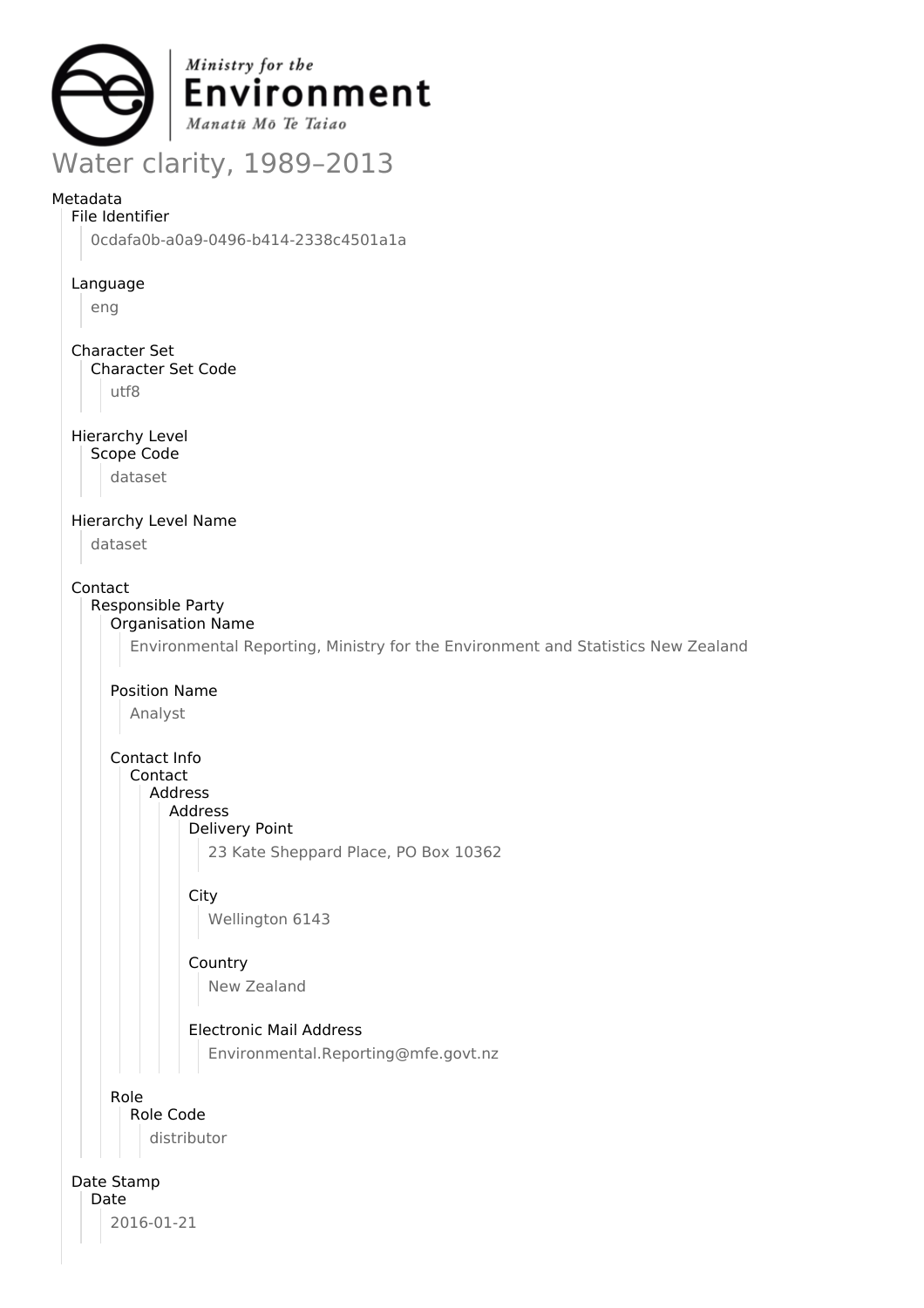### Metadata Standard Name

ANZLIC Metadata Profile: An Australian/New Zealand Profile of AS/NZS ISO 19115:2005, Geographic information - Metadata

## Metadata Standard Version

1.1

Reference System Info Reference System Reference System Identifier Identifier Code 2193

Identification Info Data Identification

Citation

Citation

Title

Water clarity, 1989–2013

## Date

# Abstract

"Water clarity is a measure of underwater visibility in rivers and streams and can vary due to differences in land use, climate, elevation, and geology. Water clarity can be reduced by the presence of fine particles like silt, mud or organic material in the water. This affects the habitat and feeding of aquatic life like fish and aquatic birds. Water clarity is an important indicator of the health of a waterway, and is also a consideration for recreational activities like swimming and wading. This dataset relates to the ""Geographic pattern of river water clarity"" measure on the Environmental Indicators, Te taiao Aotearoa website. "

### **Status**

Progress Code

completed

# Point Of Contact

#### Responsible Party Organisation Name

Environmental Reporting, Ministry for the Environment and Statistics New Zealand

### Position Name

Analyst

# Contact Info

| Contact                              |
|--------------------------------------|
| Address                              |
| Address                              |
| Delivery Point                       |
| 23 Kate Sheppard Place, PO Box 10362 |
|                                      |
| City                                 |
| Wellington 6143                      |
| Country                              |
| New Zealand                          |
| Electronic Mail Address              |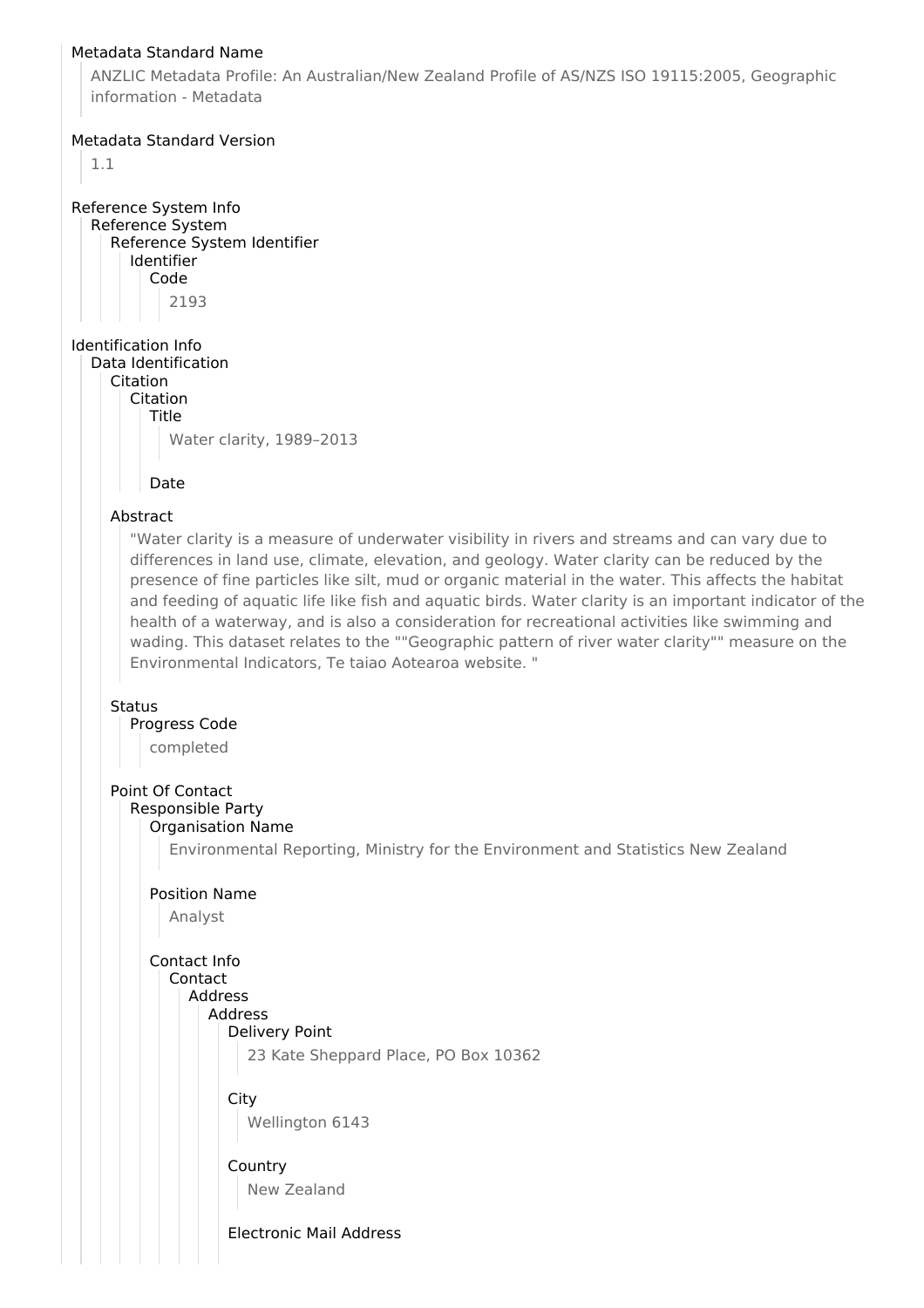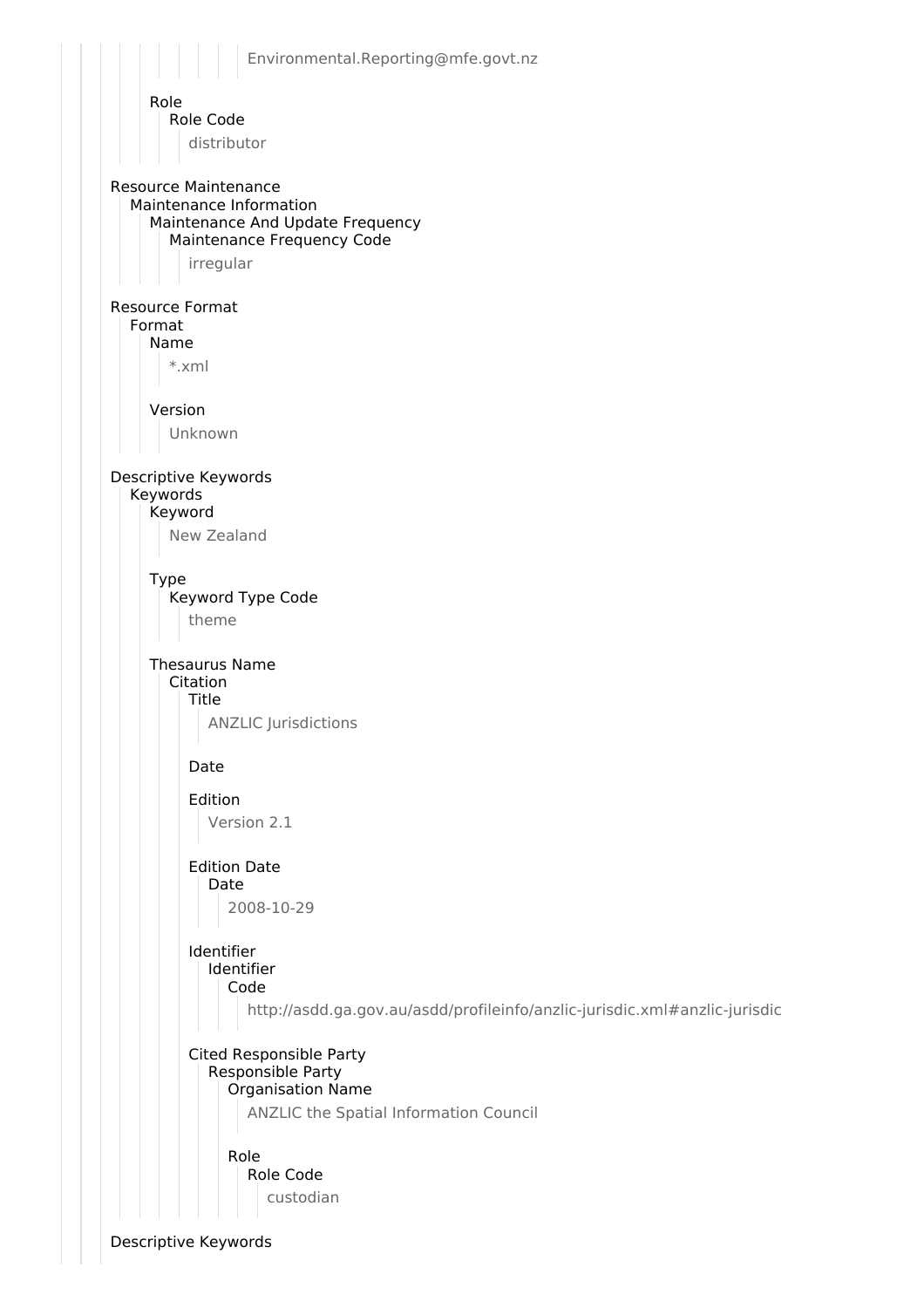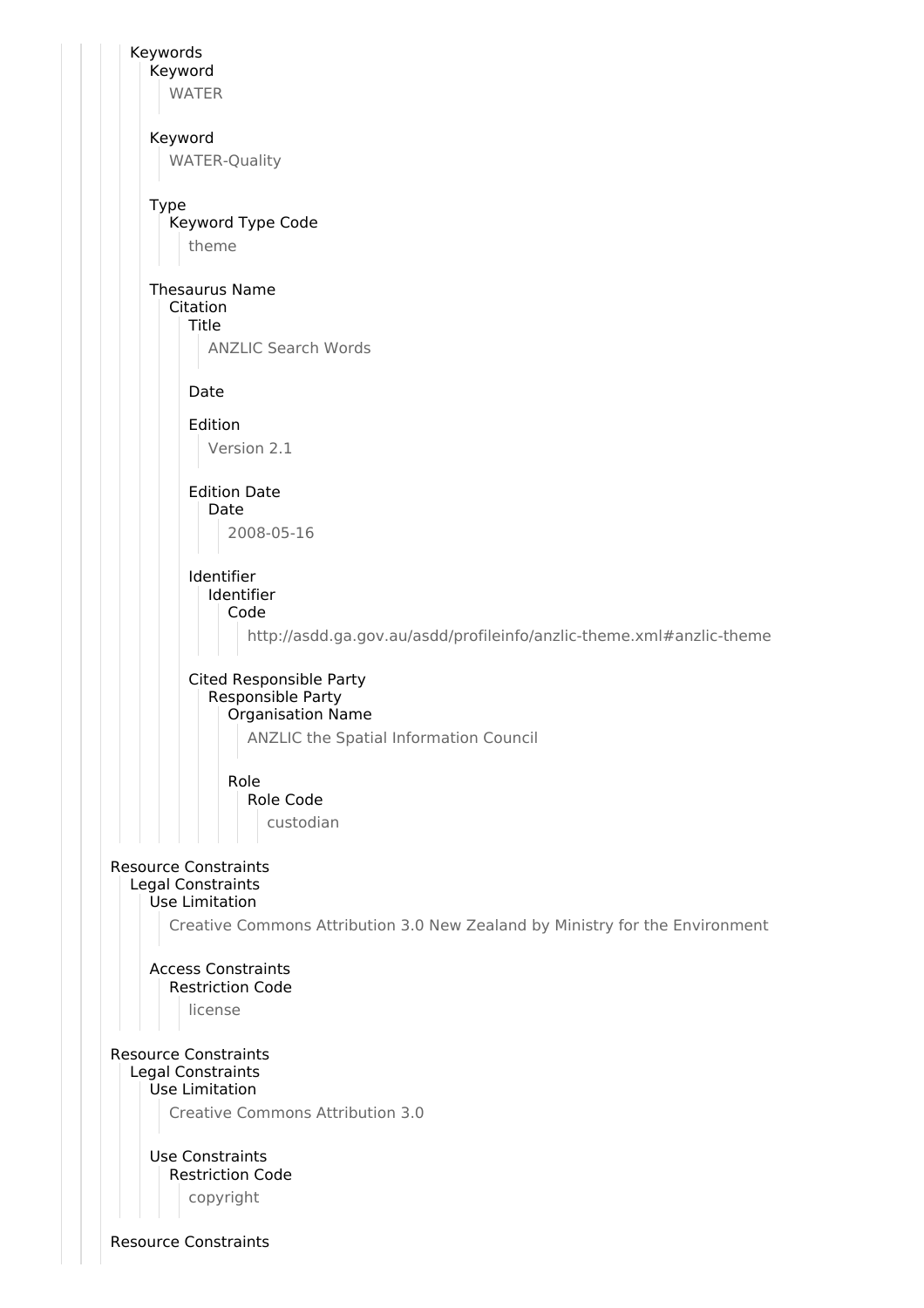